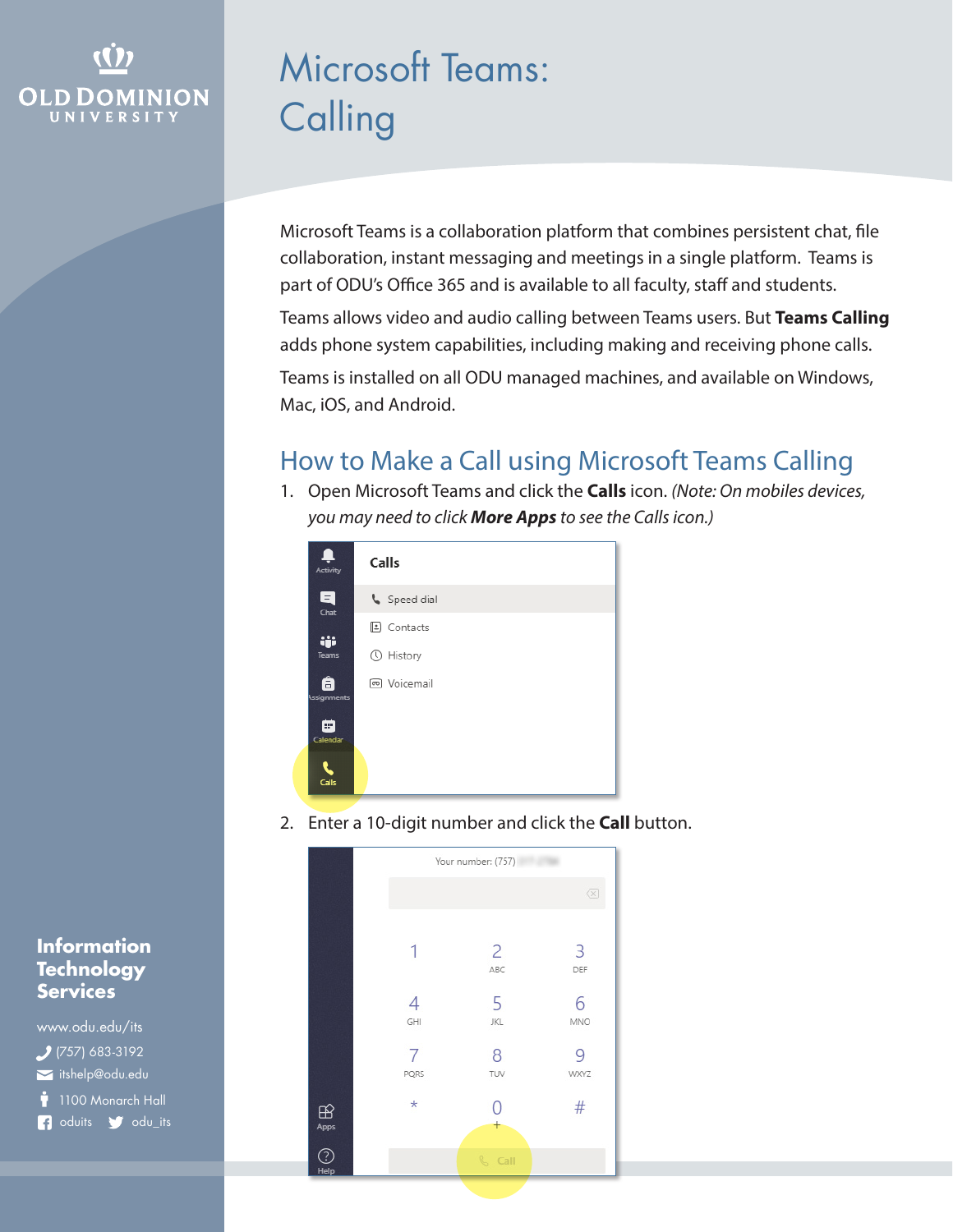

# Additional Features

### Speed Dial

- 1. Click the **Calls** icon on the left side of the screen, then click **Speed dial**.
- 2. To add contacts to your speed dial list, use the **Add speed dial** button or click the **three dots**.
- 3. To make a call, click the **phone icon** on a contact card.



# Launch a Teams Call from a Chat

You can launch calls from one-on-one chats or group chats.

- 1. Open a chat window with the person (or group) you want to call.
- 2. Click the phone icon in the upper right-hand corner of the screen. This will ring everyone in the chat.

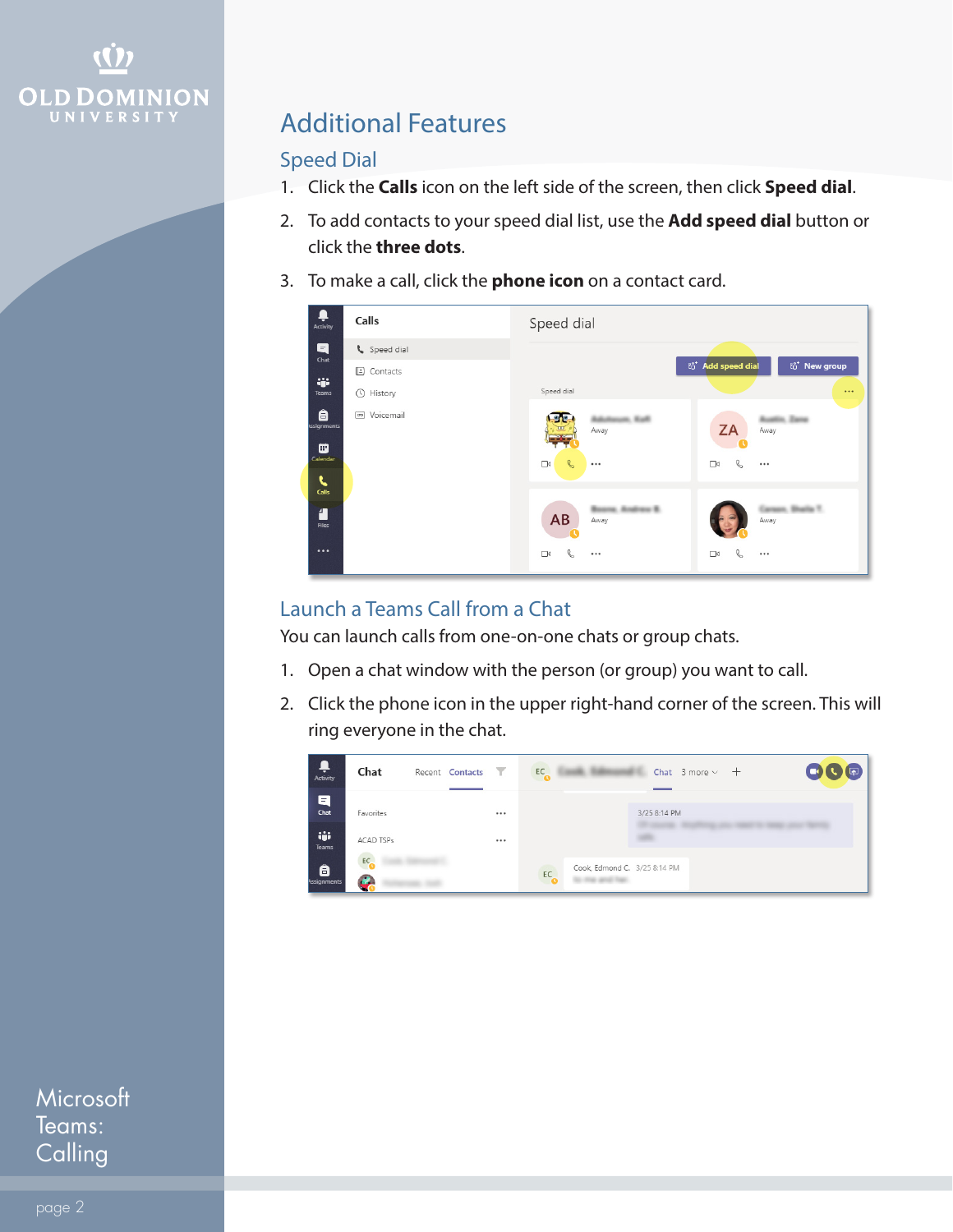

# View Teams Call History

You can review your Teams Calls activity.

- 1. Click the **Calls** icon on the left side of the screen, then click **History**.
- 2. View the activity on the right-hand side of the screen.

| Ļ<br>Activity           | Calls                            | History                                    |                          |          |              |  |
|-------------------------|----------------------------------|--------------------------------------------|--------------------------|----------|--------------|--|
| 티<br>Chat               | Speed dial                       | Name                                       | Type                     | Duration | Date         |  |
| ŵ.<br>Teams             | [2] Contacts<br><b>O</b> History | Thoms                                      | C Outgoing               | 1m 12s   | $6:19$ PM $$ |  |
| â<br><b>Assignments</b> | Voicemail<br>$\boxed{CD}$        | $\stackrel{\circ}{\Rightarrow}$<br>$+1757$ | <sup>®</sup> Missed call |          | 4:38 PM      |  |
| ⊞<br><b>Calendar</b>    |                                  | $\stackrel{\circ}{\Rightarrow}$<br>$+1757$ | & Incoming               |          | 3:57 PM      |  |
| $\mathbf{C}$<br>Calls   |                                  | $+1757$<br>$\stackrel{\circ}{\Rightarrow}$ | <sup>®</sup> Missed call |          | 3:53 PM      |  |
|                         |                                  | $\stackrel{\circ}{\Rightarrow}$<br>$+1757$ | C Outgoing               | 17s      | 3:48 PM      |  |

# Voicemail

You can review and listen to voicemails.

- 1. Click the **Calls** icon on the left side of the screen, then click **Voicemail**.
- 2. View your voicemails on the right-hand side of the screen.

| $\bullet\bullet\bullet$           | $\mathbb{Z}$<br>$\langle \rangle$ | Search or type a command |          |         | Q)       |
|-----------------------------------|-----------------------------------|--------------------------|----------|---------|----------|
| $\mathbf{A}^2$<br>Activity        | Calls                             | Voicemail                |          |         |          |
| $\mathbf{B}^2$                    | Speed dial<br>$\Box$ Contacts     | Name                     | Duration | Date    | Time     |
| <b>Company</b>                    | <b>O</b> History                  | $\frac{1}{2}$ in the set | 38s      | 3/20/20 | 11:25 AM |
| â<br>Assignments<br>₩<br>Calendar | co Voicemail                      |                          |          |         |          |
| $\mathbf{C}$<br>Calls             |                                   |                          |          |         |          |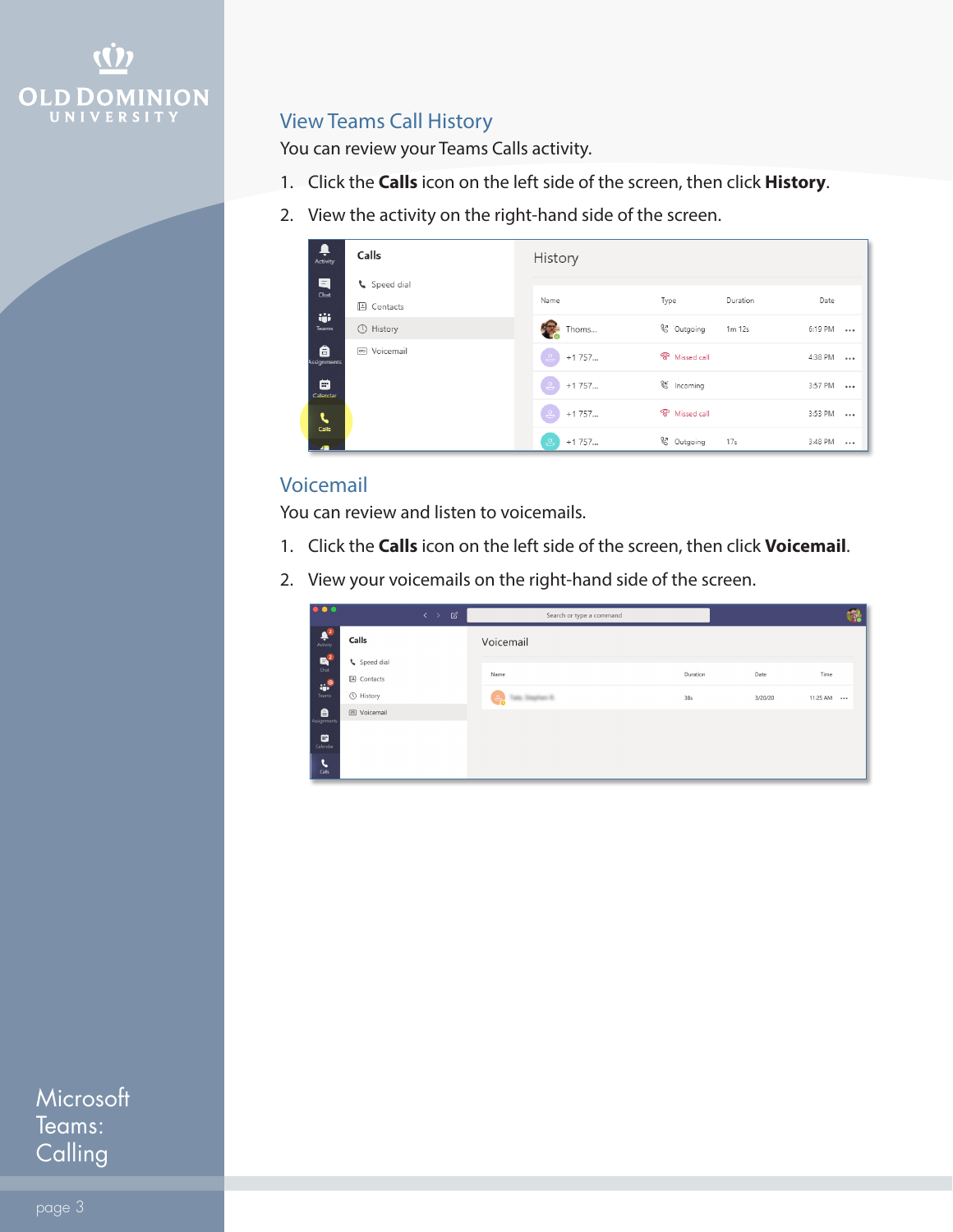

### Settings

Configure settings including **Forwarding**, **Un-Forwarding** and **Voicemail**.

- 1. Click on your **Avatar** in the top right corner of the Teams app.
- 2. Click **Settings**.



- 3. Click **Calls**.
	- a. Select or unselect **Forward my calls** and set other call answering rules.
	- b. Click **Configure voicemail** to manage voicemail greetings and settings.

| Settings                                                                                                                                                       |                                               |                                                                       | $\times$ |  |  |  |                 |         |   |
|----------------------------------------------------------------------------------------------------------------------------------------------------------------|-----------------------------------------------|-----------------------------------------------------------------------|----------|--|--|--|-----------------|---------|---|
| (၁) General                                                                                                                                                    | <b>Call answering rules</b>                   |                                                                       |          |  |  |  |                 |         |   |
| Privacy<br>尙                                                                                                                                                   | Choose how you want to handle incoming calls. |                                                                       |          |  |  |  |                 |         |   |
| Notifications<br>⊥                                                                                                                                             | ◯ Calls ring me                               | O Forward my calls                                                    |          |  |  |  |                 |         |   |
| Devices<br>⊙                                                                                                                                                   | Also ring                                     | No one else                                                           |          |  |  |  |                 |         |   |
| Permissions<br>ПĤ                                                                                                                                              |                                               |                                                                       |          |  |  |  |                 |         |   |
| & Calls                                                                                                                                                        | If unanswered                                 | Do nothing                                                            |          |  |  |  |                 |         |   |
|                                                                                                                                                                | Voicemail                                     | Ring for this many seconds before redirecting<br>20 seconds (default) |          |  |  |  |                 |         |   |
| Voicemails will show in the calling app with audio playback and transcript.<br>Configure voicemail<br><b>Ringtones</b><br>Choose a ringtone for incoming calls |                                               |                                                                       |          |  |  |  |                 |         |   |
|                                                                                                                                                                |                                               |                                                                       |          |  |  |  | Calls for you   | Default |   |
|                                                                                                                                                                |                                               |                                                                       |          |  |  |  | Forwarded calls | Default | D |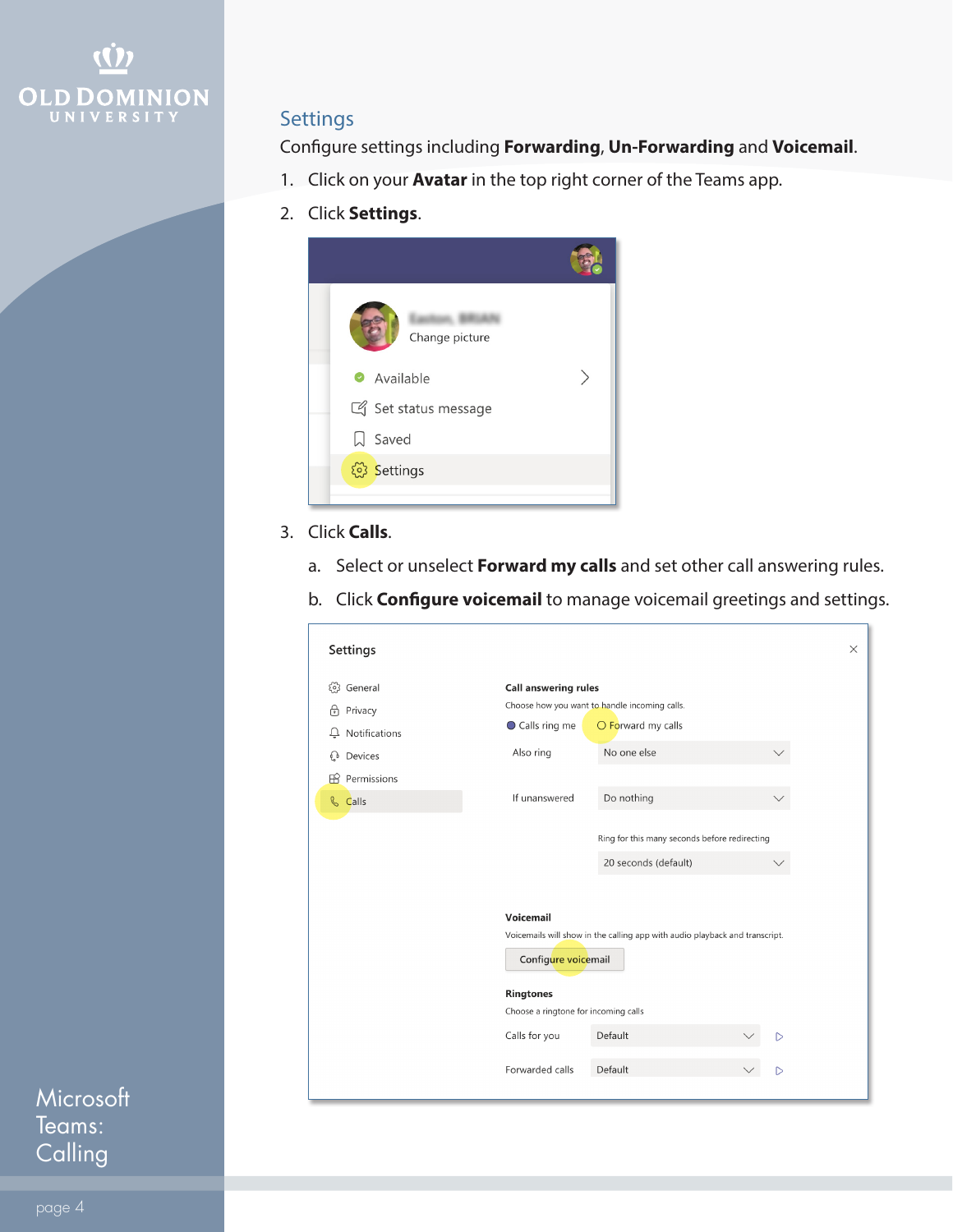

# Frequently Asked Questions

#### **Is voicemail available for Teams Calling?**

Yes, voicemail is turned on by default in Teams.

### **How do I record a voicemail greeting?**

To configure voicemail, click on your Avatar, Settings, Calls, and Configure Voicemail (see instructions above).

### **How do I check voicemail?**

Check voicemail by clicking on the Calls icon, then Voicemail. You can listen to and manage voicemails.

# **Are my phone conversations in Teams recorded?**

No.

# **What phone number will appear when I call someone from my Teams phone number?**

Caller ID will display the number shown above your dial pad (when you click on Calls, Dial a Number).

### **Can I mask my Caller ID with another phone number?**

At this time, no. We are looking at options like porting ODU numbers to Teams so you can use Teams as your primary calling platform, but that is not available yet.

#### **Can I block my Teams phone number from appearing when I call someone?**

You are unable to block your Caller ID when making calls in Teams. However, if you use Teams Calling on your mobile device, the Teams number will appear to the person you call, not your mobile number.

### **Can my office number appear on the screen instead of my Teams phone number so that the person I am calling recognizes the phone number?**

Not yet, but we're looking into this option.

## **Can I transfer a call that I receive on my Teams number to another Teams number, office phone number, cell phone or land line?**

Yes, you can transfer a call you receive on Teams by clicking the ellipsis (the 3 dots) while on the call, then clicking transfer. You can transfer a call to any phone number you are able to call.